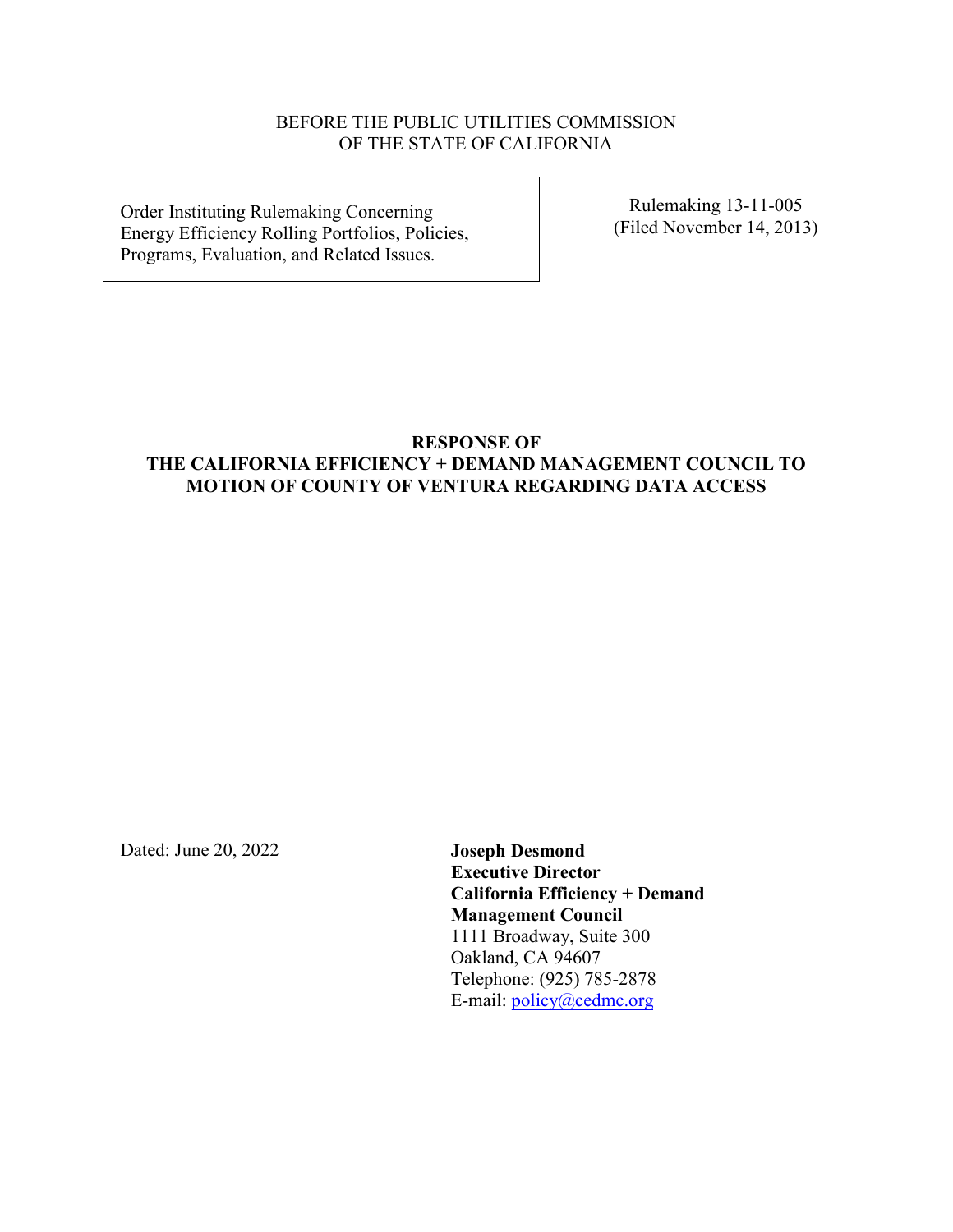## BEFORE THE PUBLIC UTILITIES COMMISSION OF THE STATE OF CALIFORNIA

Order Instituting Rulemaking Concerning Energy Efficiency Rolling Portfolios, Policies, Programs, Evaluation, and Related Issues.

Rulemaking 13-11-005 (Filed November 14, 2013)

#### **RESPONSE OF**

### **THE CALIFORNIA EFFICIENCY + DEMAND MANAGEMENT COUNCIL TO MOTION OF COUNTY OF VENTURA REGARDING DATA ACCESS**

#### **I. INTRODUCTION**

The California Efficiency + Demand Management Council<sup>[1](#page-0-0)</sup> ("The Council") respectfully submits this Response to the Motion of County of Ventura for the Tri-County Regional Energy Network ("3C-REN") Regarding Data Access, submitted in this proceeding on June 3, 2022. This Response is timely filed and served pursuant to Rule 11.1(e) of the Commission's Rules of Practice and Procedure.

#### **II. BACKGROUND**

The Council is a statewide trade association of non-utility businesses that provide energy efficiency, demand response, and data analytics services and products in California. Our member companies employ many thousands of Californians throughout the state. They include energy efficiency ("EE"), demand response ("DR"), and distributed energy resources ("DER") service providers, implementation and evaluation experts, energy service companies, engineering and architecture firms, contractors, financing experts, workforce training entities, and energy efficient product manufacturers. The Council's mission is to support appropriate EE and DR policies, programs, and technologies to create sustainable jobs, long-term economic growth, stable and reasonably priced energy infrastructures, and environmental improvement.

<sup>&</sup>lt;sup>1</sup> The views expressed by the California Efficiency + Demand Management Council are not necessarily those of its individual members.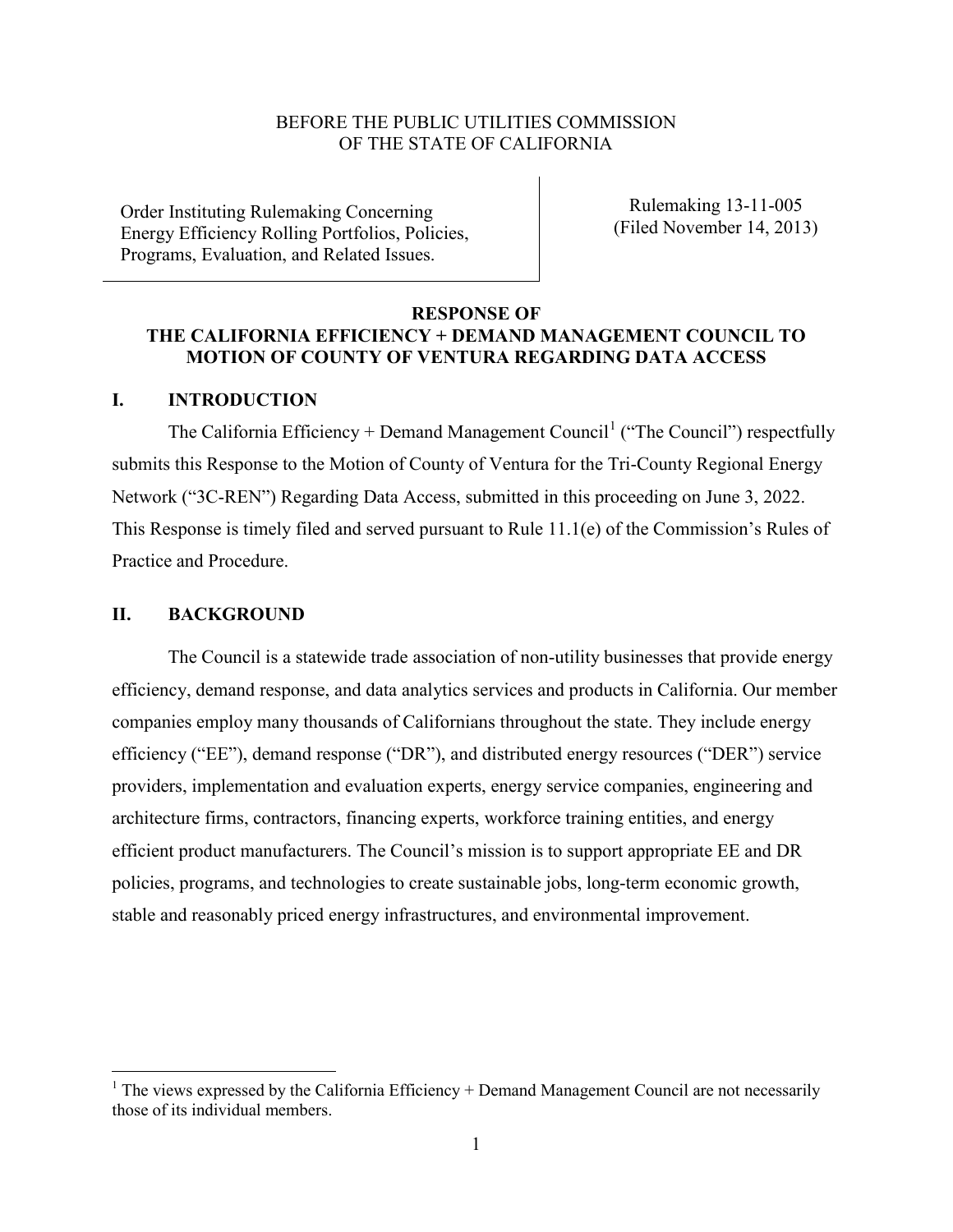### **III. THE MOTION CORRECTLY STATES THE IMPORTANCE OF DATA ACCESS TO EFFECTIVE AND MODERN EE PROGRAMS**

The Council observes that the State of California, similar to many other states and regions across the United States, is facing a growing suite of challenges related to energy affordability, grid reliability, and grid resiliency. Cost-effective EE programs and projects are ready and available to be deployed to aid California's grid so, pursuant to Decision ("D.") 11-07- 056, the Commission should ensure that Regional Energy Networks ("RENs") and their program implementers have access to the customer data needed to implement their Commission-approved programs.

The Council agrees with 3C-REN that participant and non-participant data are necessary for program administrators ("PAs") to operate their EE programs and should be provided to PAs and their contracted Implementers who are able to comply with the investor-owned utility ("IOU") data security policies. Data and access to data are essential for effectively running modern EE programs (e.g. behavioral programs, strategic energy management ("SEM"), and programs that leverage site- and population-level Normalized Metered Energy Consumption ("NMEC") measurement and verification methodologies). The Council finds it hard to believe that in approving 3C-REN's NMEC Single Family Home ("SFH") Program, it was not the Commission's intent that the local IOUs would be required to provide the customer data needed to implement the program.

## **IV. THE COUNCIL RECOMMENDS THAT THE COMMISSION ADOPT 3C-REN'S MOTION AND APPLY THE RULING TO ALL REN PAS**

The Council recommends that the Commission adopt 3C-REN's motion. However, because the Council is aware this issue is not limited to 3C-REN, we respectfully urge the Commission to extend the adoption of 3C-REN's motion to apply broadly to all non-IOU PAs that comply with IOU data security policies. This ruling would avoid a repeat of this current situation and direct all IOUs to provide the necessary participant and non-participant data to the respective RENs and/or their program implementer(s) serving customers in the respective IOU service territory(ies) so that the RENs may effectively operate their EE programs.

The adoption of this motion is necessary not just so 3C-REN may operate their already launched (yet stalled due to a lack of customer data) NMEC Single Family Home Program, but

2